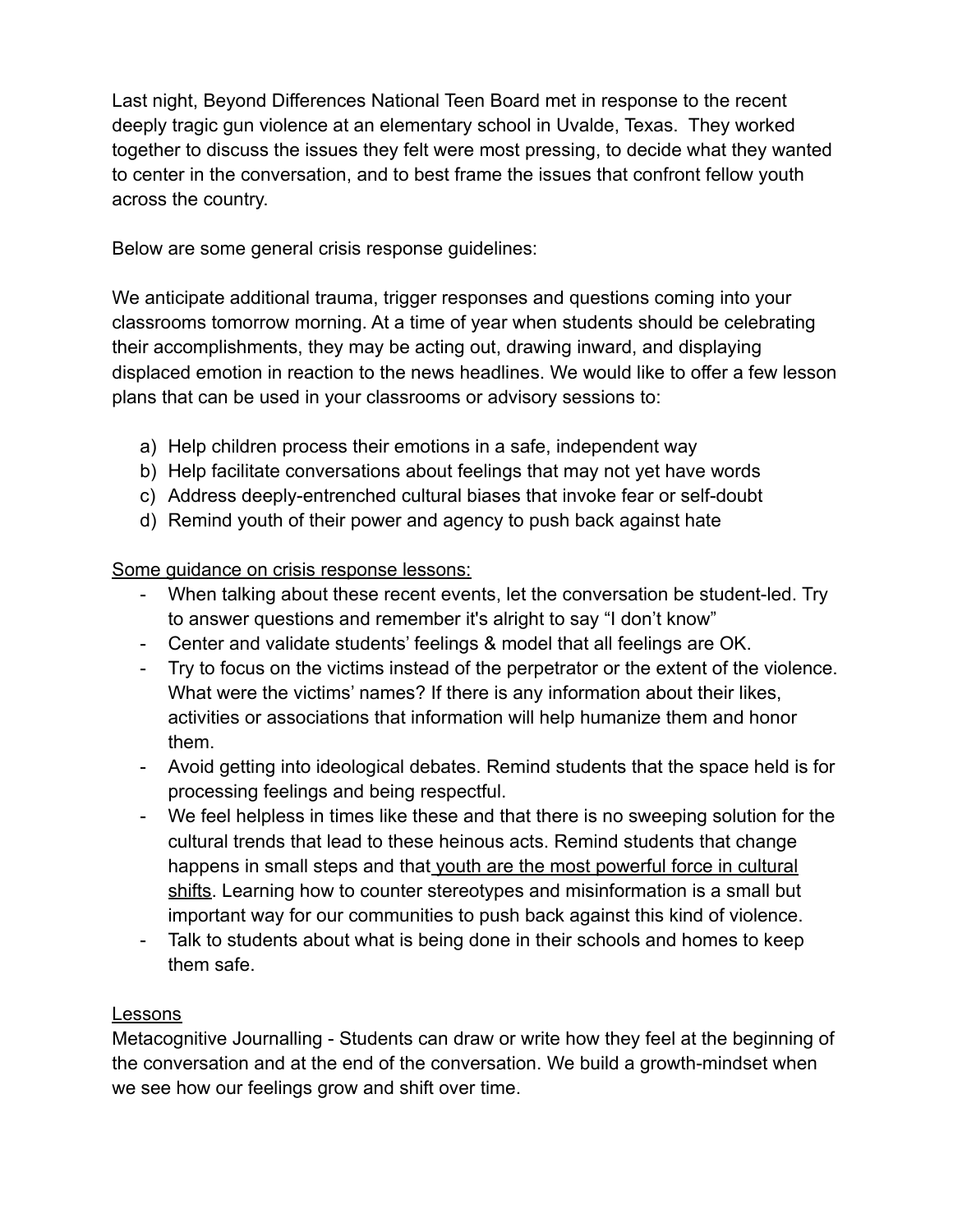Guided Art Activity - Teachers can focus the drawing prompts on students' feelings and ask them to draw symbols of hope, change or actions they feel are important during times like these. Also, they can have a space to draw symbols of their fears and insecurities as well.

A DEI note on doing these lessons right now:

To those teachers from marginalized groups holding histories of violence, teaching these lessons may be particularly painful. Take care of your own emotional needs before trying to hold this space for others. We hope these resources are supportive of you in this moment.

To teachers whose identity groups are not historically affected by this kind of violence, allyship is powerful and can be essential to healing communities. Be sure to educate yourself and actively listen to members of marginalized groups if they feel compelled to talk about the event.

The following metacognitive journal and guided drawing prompts were formulated by members of the National Teen Board in response to the deeply tragic gun violence within this last week.

## Guided Drawing Prompts:

These prompts can be used to help young people process what has happened in a way that lends to a calm relaxed state of mind. It can be used with students in multiple languages and with those with neuro differences.

- Draw something that reflects the place where you found out about the violence, put that image in a box, write words around the box or draw something that reflects how you are feeling. Try to use as many words or images to describe your feelings as you can.
- Write what you wish to say to (the families of the victims, law makers, teachers or the people in the communities where violence has taken place). Put a box around it. Write words describe how you feel after writing sentiment.
- Create an image that reflects how you felt when you heard the news then draw an image of how you hope to feel.
- Draw something that reflects something hopeful. Reflect on how you can spread this sense of hope.

Metacognitive Journal Prompts:

- Were you surprised by this incident? Why and why not?
- Who does America belong to?
- What can you do in your community to rebuild hope?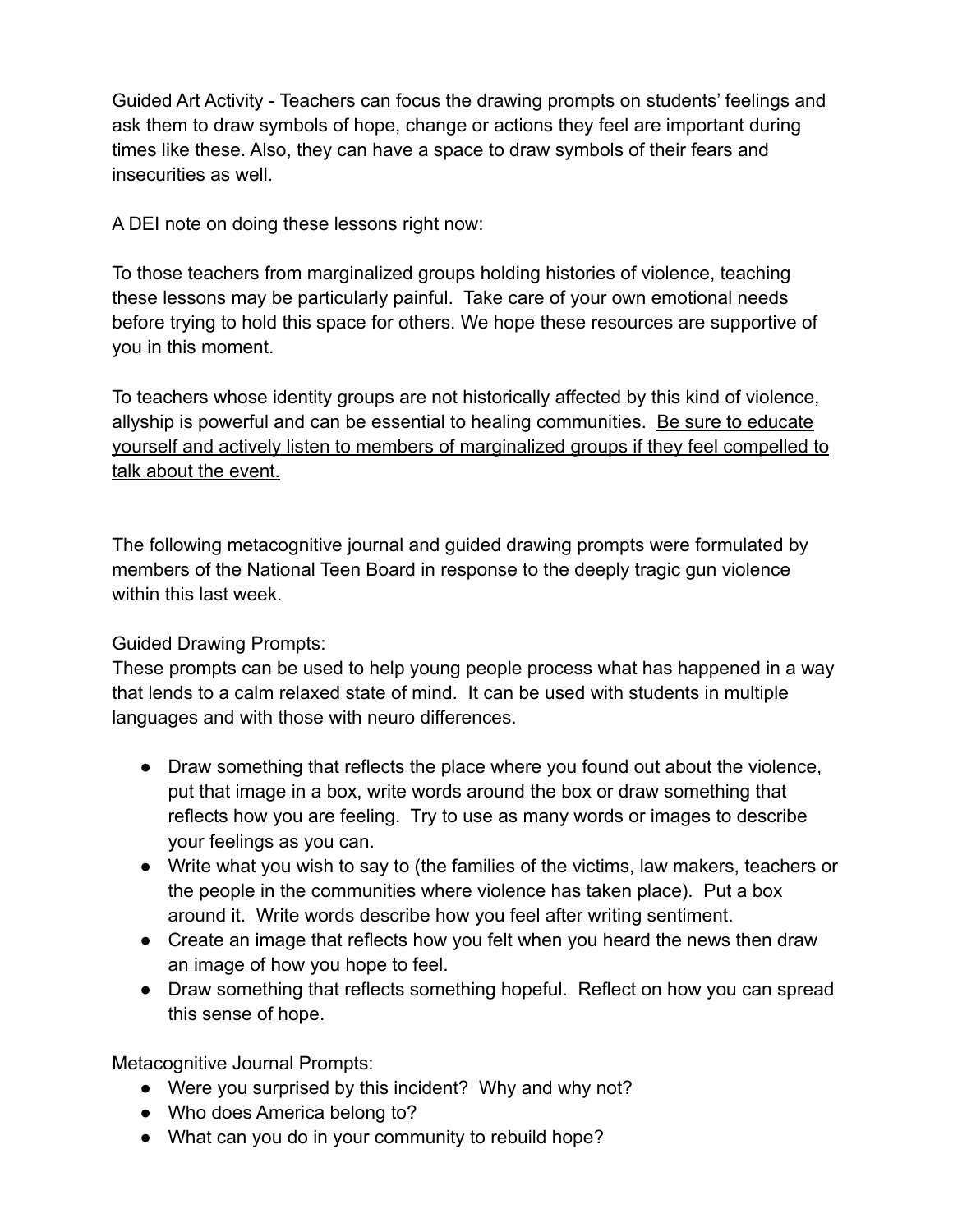- Do you feel safe? Why or why not?
- How do you wish the adults in your world would recognize this incident?
- How does this impact your community? How do you think it will impact other communities?
- How have your feelings evolved about (guns, race, or mental health care) in America?

## Teaching tips:

The most recent shootings can cause students to remember back to other periods of fear and unrest related to other shootings or violence. This is not unusual and should be normalized and patterns can be acknowledged. However, teachers should reframe these feelings by drawing on the student's strengths and offering ways for them to use these assets to feel safe and find hope.

An example of this sentiment is reflected here by a member of the Beyond Differences National Teen Board:

"When I was little, I was in a concert and we were all singing and I looked up into the balcony where all the parents and the teachers were. Instead of them all being happy, they were all crying. It was then I learned about Sandy Hook and the murder of kids just like me. Throughout my life I have lived in fear of school shootings. I used to have panic attacks during active shooter drills. I was thinking today that the shooter in Uvalde is around the same age as me. I wonder if he has memories of the Sandy Hook shooting like I do? What should we have done? How could this happen again?" - Lydia L.

Acknowledging this student's memory as being incredibly insightful and important is the first focus of interaction. Then complimenting her ability to search for compassion for the purportator. Finally, she should be praised for her questions as this is what will help bring about change. The last step is to facilitate her connecting with others in the class to formulate ways to be more inclusive.

Students may recall other forms of violence in their lives

"In my home country, there was so much violence. We gave up everything to come to America and now the violence is here, too. What if we came all this way and have to flee again? So many people in America have hate. Many hate immigrants hat if they target us even more?" -Adriana L

Here teachers should not be quick to deny or correct the student's observations or to say violence does not happen in America. Refocusing the student on how they feel in this moment and how their feelings have changed in the past will enable them to see that feeling change. Next, ask what would make them feel more connected with people and places that would make them feel safe.